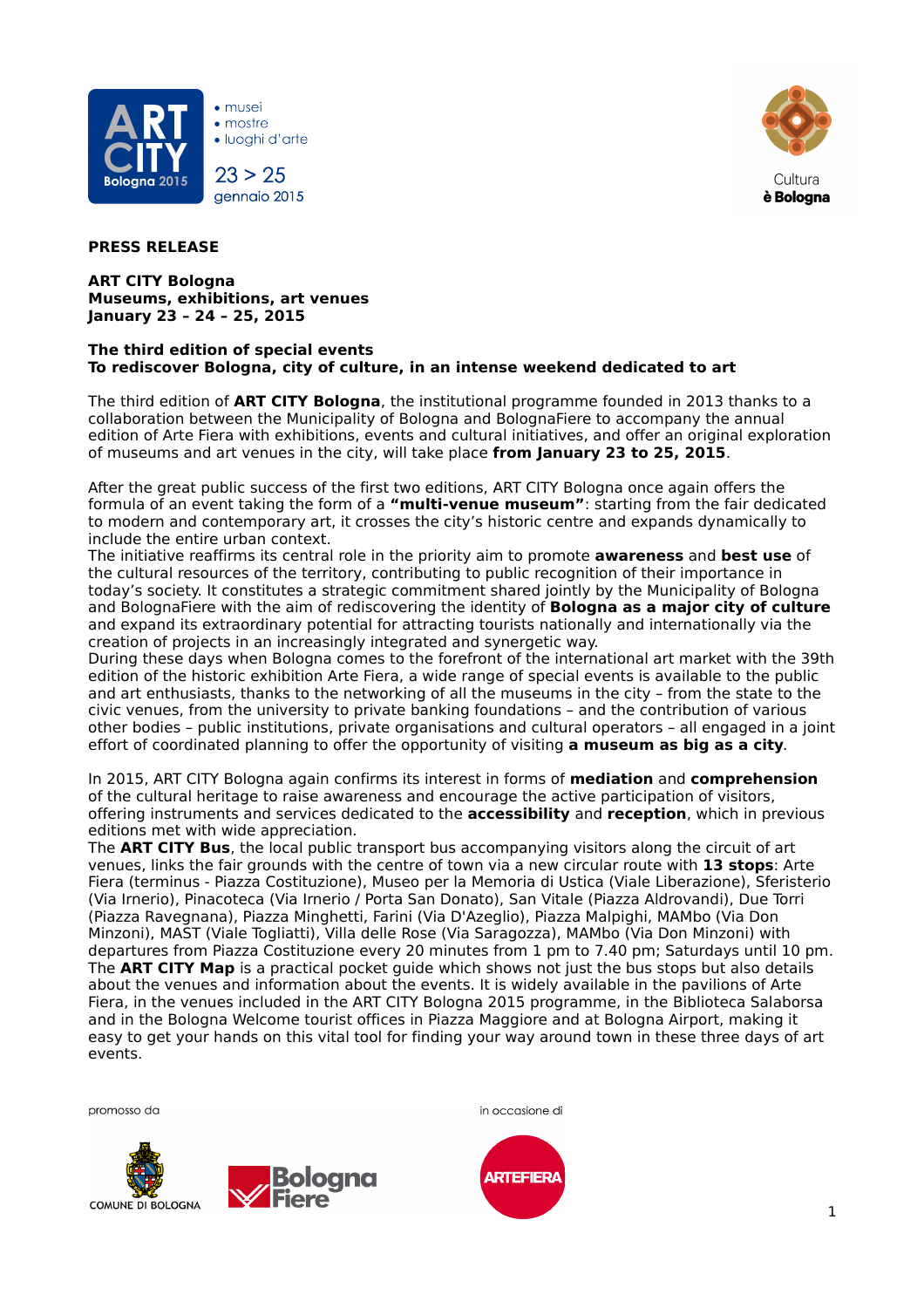

• mostre · Iuoghi d'arte 23 > 25

gennaio 2015



This third edition also offers **longer visiting hours** and **free entry** (in some cases reduced price) for holders of any Art Fiera ticket, while numerous venues will have staff available to **welcome** and **inform** visitors.

There will be specific activities for families and children in the **ART CITY Children** section, to appeal to our youngest public and draw them into the world of contemporary art through fun and creative educational activities, such as workshops, readings and animated visits.

The **dialogue between the antique and the contemporary**, between past and present, is the main common denominator for the 2015 edition of ART CITY Bologna, under the curatorial coordination of Gianfranco Maraniello, Director of Istituzione Bologna Musei, in which there will be stimulating links emerging from the meeting between the perceptions of the city and the importance of its permanent artistic holdings.

An example of this thematic itinerary is the **Morandi e l'antico: Vitale da Bologna, Barocci, Rembrandt e Crespi** (Morandi and Old Masters: Vitale da Bologna, Barocci, Rembrandt and Crespi) exhibition, the new temporary layout of the Museo Morandi, which highlights the links between the works in the Morandi collection and some masterpieces by Old Masters, and stresses how the modernity of Morandi's work was founded on antique foundations.

A project by the Dutch artist, **Ada Duker**, is dedicated to Morandi: **Imprevedibili nature morte**  (Unpredictable still lives) will be on show at Casa Morandi and offers a delicate tribute to the artist, to the city of Bologna and its portici or arcades, along which Duker has travelled with her camera in a creative itinerary that makes visible the invisible aspects of an architectural reality.

The reference to Morandi's style is also present in **Ghost House**, the extensive one-man show dedicated to the Australian-born US artist, **Lawrence Carroll** who, in the monumental spaces of the **MAMbo - Museo d'Arte Moderna di Bologna**, presents a selection of 63 works produced since the mid-1980s, in many cases never before on public display and in others produced especially for this exhibition. In a room of the museum's Permanent Collection, visitors may also see **Franco Guerzoni. Archeologie senza restauro** (Unrestored archaeologies), an examination of the Modenese artist's early career and production. The MAMbo's rich series of exhibitions is rounded off with **The Lack**, the first feature film by the artistic duo calling themselves **MASBEDO** produced by

In Between Film in association with VivoFilm. In the wake of the participation in some of the most well-known film festivals dedicated to art films, the work is to be screened in the Conference Room of the MAMbo during the three days of ART CITY Bologna.

At the external venue of **Villa delle Rose**, another leading exponent of Italian contemporary art, one of the most acclaimed internationally in the use of video, will be on show: **Marinella Senatore**. The show **Jammin' Drama Project – How Do U Kill the Chemist? - Variations** presents three video-installations and has as its fulcrum the **Jammin' Drama Project** (2014), produced as part of the second edition of the Museo Chiama Artista (Museums Calling Artist) project, curated by Ludovico Pratesi and Angela Tecce, and promoted by the Architectural and contemporary arts service of the former PaBAAC - Direzione Generale per il paesaggio, le belle arti, l'architettura e l'arte contemporanee (General Department for landscape, the fine arts, architecture and the contemporary arts), the Ministry for cultural heritage and activities and tourism and AMACI - Associazione dei Musei d'Arte Contemporanea Italiana (Association of Italian Contemporary Art Museums).

As part of a revival of meaning implemented by contemporary art in museum contexts characterised by collections of historical importance, it is worth noting numerous exhibitions planned specially for ART CITY Bologna 2015, starting with the collective **Too early, too late. Middle East and Modernity**, the exhibition annex to Arte Fiera Collezionismi: this will be the largest show ever







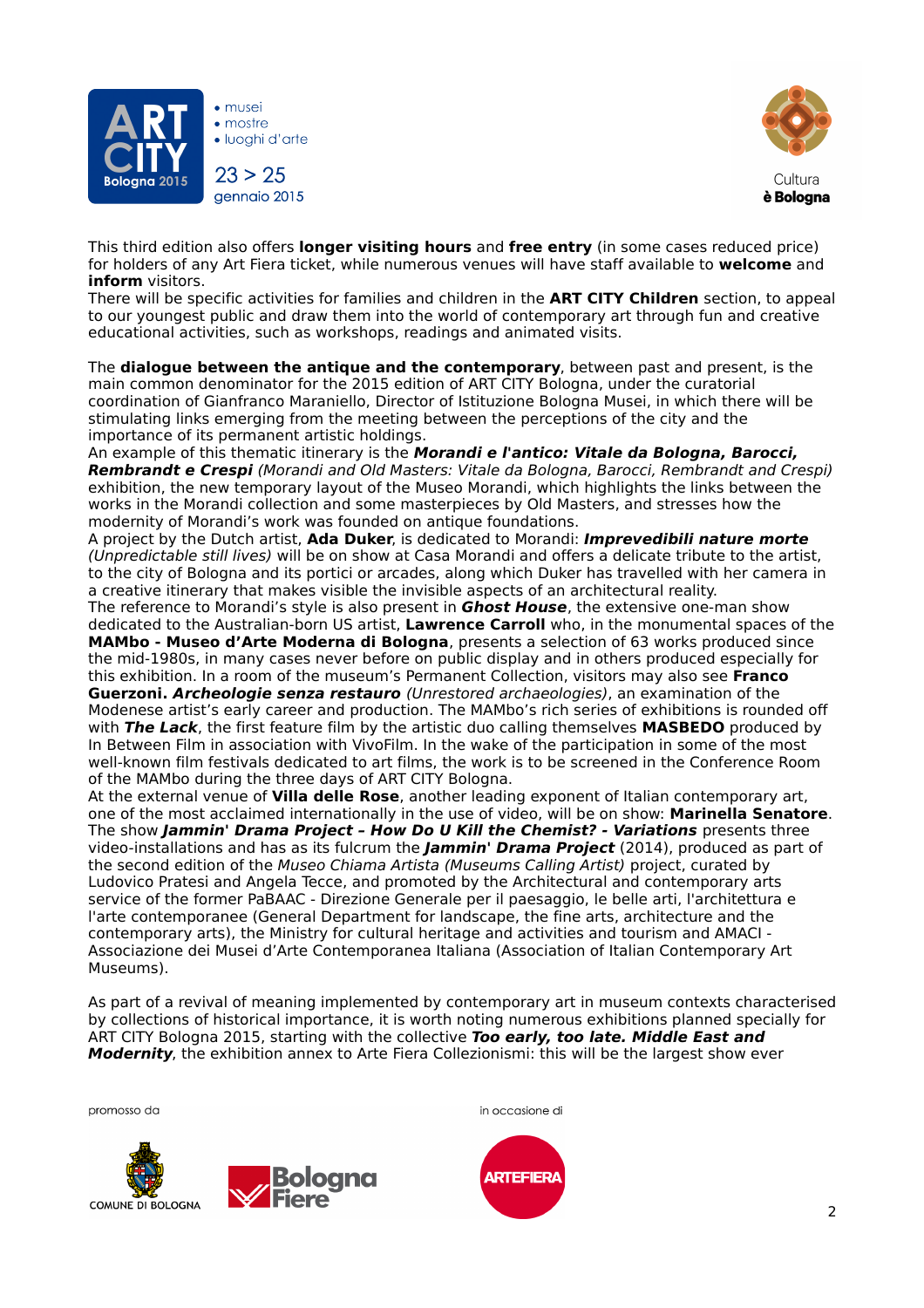

• mostre · Iuoghi d'arte  $23 > 25$ gennaio 2015



produced in Italy dedicated to the Middle Eastern art scene. Hosted by the Pinacoteca Nazionale di Bologna in the temporary exhibitions space and in some rooms of the museum itself, the exhibition reminds today's visitors that there is a centuries-old link between Bologna and the Middle East. An original incursion into the stratifications of the art-historical legacy of the city is offered by the proteiformi exhibition/organism by **Sissi** entitled **Manifesto Anatomico** (Anatomic Manifesto), with a personal concept of "parallel anatomy" in the four venues of **Museo di Palazzo Poggi**, **Collezioni Comunali d'Arte**, **Museo Civico Archeologico** and the **Biblioteca Comunale dell'Archiginnasio**. On Sunday January 25 at 5.30 pm, there will be a performance by the artist in the Teatro Anatomico, constituting the conclusive appointment with the **Anatomia Parallela in Tour** (Parallel Anatomy on Tour) project.

A group of ceramic sculptures by **Carlo Zauli** in a show entitled **Le Zolle** (The Clumps) appears in close dialogue with the holdings of the **Museo Civico Medievale**. The exhibition offers a critical reading of the Faenza-born artist's work. The spaces of the Museo Civico Medievale also host the **Giovanni da Modena. Un pittore all'ombra di San Petronio** (Giovanni da Modena. A painter in the shadow of St Petronius) exhibition, dedicated to one of the leading exponents of late-gothic painting in Italy, and an installation called **Suspense** in the **Musée de l'OHM** (Opening Here Museum), a museum/work by Italian artist Chiara Pergola.

**Eugenia Vanni** has drawn inspiration from the **Museo internazionale e biblioteca della musica** with **Rinviai la mia partenza** (*I postponed my departure*), an exhibition that uses painting and sculpture to tackle the techniques used in the fine arts within the museum with regard to the major themes in the history of art, such as still life and portraiture. In the same museum, visitors will see the project of **AnnaMaria Tina Popular Fiction**, which places the city of Bologna at the centre of her work, seen as container of experiences and social relations. Two performances will be held on the evening of Saturday, January 24 for ART CITY White Night.

The multi-day programme of ART CITY Bologna 2015 sees the conclusion of the first phase of **My house is a Le Corbusier**, the project by **Cristian Chironi** that has the numerous houses designed around the world by the famous architect as its subject, and in which the artist spends a period of residence. Chironi receives the public and shows the results of his first residence lasting three weeks in the space of the **Padiglione de l'Esprit Nouveau** in Bologna. At 7.30 pm on Saturday, January 24, there will be a live performance by **Francesco "Fuzz" Brasini**: a translation in sound of the measurements made of the plans of the Esprit Nouveau, transformed into music via sinusoidal waves.

For the first time, as part of the circuit of its third edition ART CITY Bologna is including **FRONTIER – La linea dello stile** (Frontier - A line of style), the project that has redefined Bologna's urban landscape with a series of interventions of Writing e Street Art. Among the numerous site-specific works produced by Italian and foreign artists during the two earlier editions of the project – because of their proximity to the route of the ART CITY Bus – it is worth mentioning those by **Lokiss** and **Rae Martini** which appear on two buildings located at Largo Caduti del Lavoro 5, at the entrance to the Manifattura delle Arti.

In the spaces set aside for multimedia screenings at the **Urban Center Bologna**, a space providing information and dialogue concerning the main policies and projects changing Bologna and its metropolitan territory, between January 23 and 25 the public can explore the most significant aspects of the two preceding editions of ART CITY Bologna, thanks to a slideshow with additional photographs and videos selected for the **ART CITY Bologna 2013 – 2015. Immagini di un** 







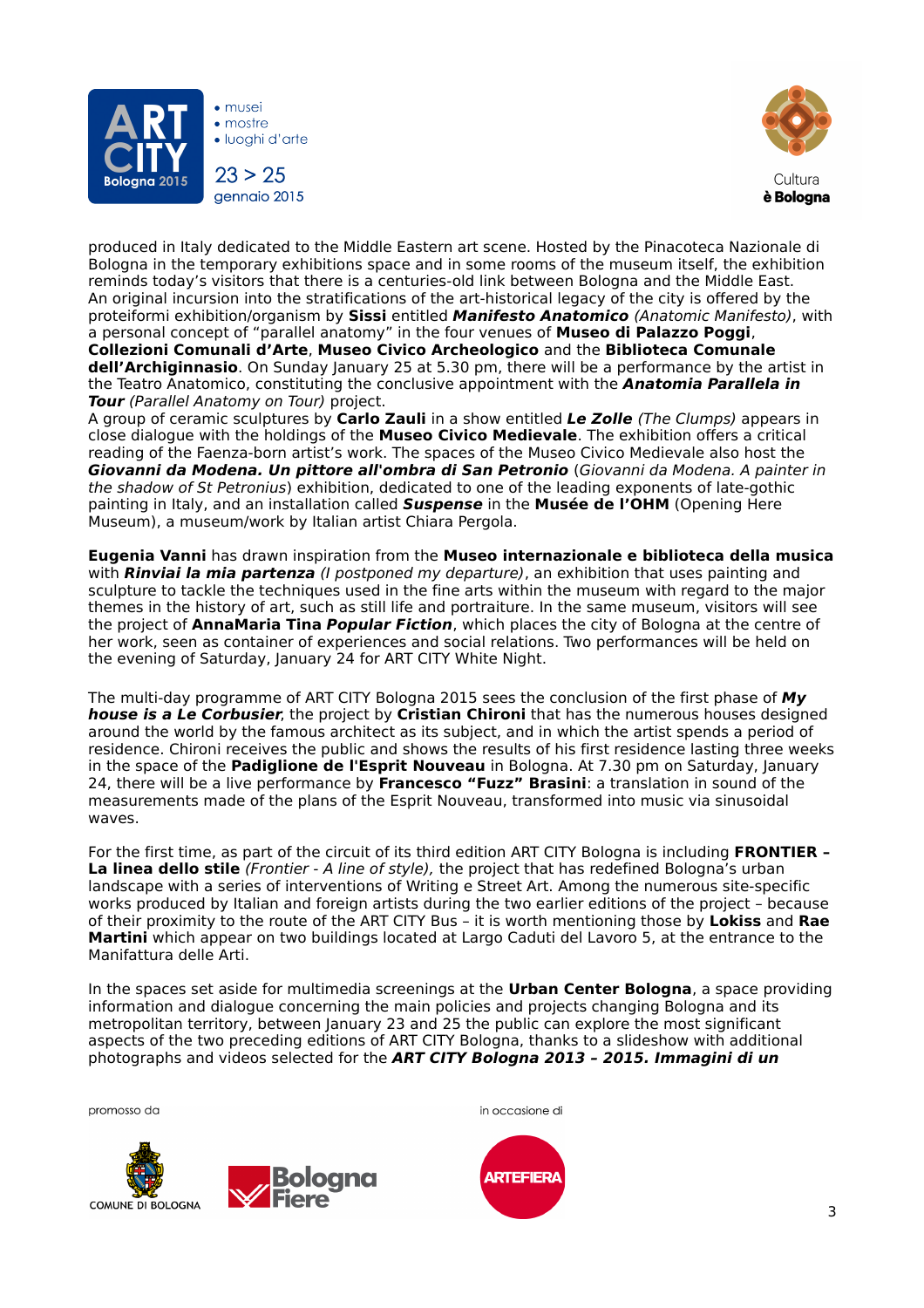

• mostre · Iuoghi d'arte  $23 > 25$ gennaio 2015



**progetto** (ART CITY Bologna 2013 – 2015. Images of a project). Moreover, a large animated structure animated by coloured projections and dedicated to the venues of ART CITY Bologna 2015 offers visitors a more detailed understanding of the location of the many projects being promoted in the city.

In the spaces of the Sala d'Ercole, the Manica Lunga and the Sala Farnese of the neighbouring **Palazzo d'Accursio**, there will be another exhibition: **Giovanni Romagnoli. L'eterna giovinezza del colore 1893 – 1976** which reconstructs the artistic career of the painter through a wide selection of paintings and sculptures.

A new feature of the ART CITY Bologna 2015 programme is the participation of the **Arena del Sole**, with the acclaimed **Disabled Theater**, a show by French choreographer and director **Jérôme Bel** with **Theater HORA**, a Swiss company comprising professional actors with mental disabilities or Down syndrome. This will be held on Tuesday 27 and Wednesday 28 January.

On Saturday, January 24 at 9 pm, **Alessandro Bergonzoni** will be presenting a performance installation in the Gnudi room at the **Pinacoteca Nazionale di Bologna**: **TUTELA DEI BENI: CORPI DEL (C)REATO AD ARTE (il valore di un'opera, in persona)** (SAFEGUARDING ASSETS: ARTISTIC CRIME/CREATION) inspired by the notion of protecting the body as an existential and spiritual artistic asset.

The **former church of San Mattia** will be the venue for **Istant Film Tremblement**, a live performance including acoustic and electronic music performed by Basmati film and Mater Elettrica within the framework of **Terreferme Emilia 2012: il patrimonio culturale oltre il sisma** (Emilia hinterland 2012: the cultural heritage beyond the earthquake), a project documenting the earthquake that took place locally in May 2012.

A programme comprising a range of events is offered by the **Accademia di Belle Arti di Bologna**, starting with the collective exhibition, **Oltre la materia. Gli artisti ricordano Maurizio Giuffredi** (Beyond matter. Artists remember Maurizio Giuffredi), which brings together Italian and foreign artists in a tribute to the former teacher and scholar who died in 2013. In the former church of Sant'Ignazio, now the main auditorium of the institute, another exhibition will be open **Croquis de voyage**, the first show ever made using the travel notebooks of **Omar Galliani**, the artist who took great Italian drawing around the world. As part of the event, Galliani and musician **Claudio Carboni** will be the protagonists of a performance called **La notte nera. La nascita del disegno, la nascita della musica** (Dark night. The birth of drawing, the birth of music) on Saturday, January 24 at 10.30 pm. The same day will also see the performance of **Mikkel Garro** from 9.30 pm, in which the video-designer and VJ presents **Synaesthetic Source**, an interactive multimedia installation of projection mapping and sound design created in the wake of a workshop with students of the Graphic design course, Product design and Set design courses.

The Cubiculum Artistarum in the courtyard of **Palazzo dell'Archiginnasio** hosts the small exhibition of work by **Nanni Menetti Criografie: il lavoro del gelo** (Cryography: the work of frost), which presents a sample of his work using natural frost.

In the former church of Santa Maria degli Angeli within the complex of the f**ormer Ospedale degli Innocenti**, the **Bianco** (White) exhibition will run from January 23 to 25, featuring 14 large-format photographs documenting three recent performances by artist **Giovanna Ricotta** in major museum spaces.





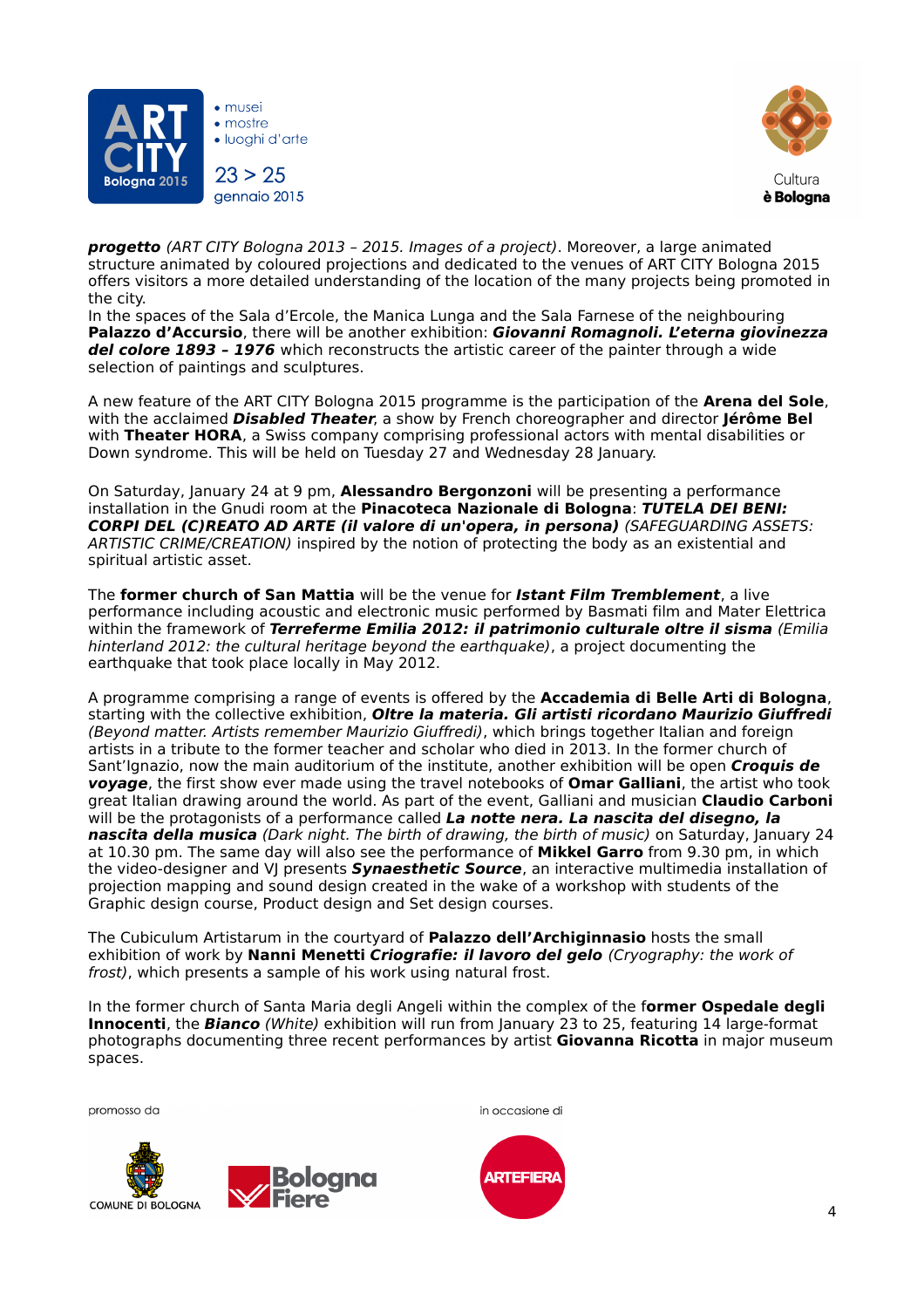

 $\bullet$  mostre · Iuoahi d'arte  $23 > 25$ gennaio 2015



In its Stanza del Memoriale, the **Museo Ebraico di Bologna** houses a moving site-specific work by **Federico Gori** called **Corteccia** (Bark), in which he explores those examples of trees that have been the setting for some of the worst moments of racial discrimination in Italy during the 1940s.

Turning to the programme offered by the private foundations and organisations in Bologna, at **Palazzo Pepoli. Museo della Storia di Bologna**, as part of the museum layout of Genus Bononiae, it is possible to visit the innovative exhibition bearing the title of **Il viaggio oltre la vita. Gli Etruschi e l'aldilà tra capolavori e realtà virtuale** (The journey beyond life. The Etruscans and the afterlife: masterpieces and virtual reality), which makes it possible to build a picture of the rich imagery of the ancient civilisation and its vision of the afterlife.

Within the church forming part of the monumental complex of **Santa Maria della Vita**, itself part of the Genus Bononiae circuit, visitors will see the permanent display of the famous Compianto sul Cristo Morto (Lamentation over the Dead Christ) by **Niccolò dell'Arca**, a work that has for a long time been one of the top destinations for cultural tourists in the city.

From January 23 to 25, the **Casa Saraceni**, home of the **Fondazione Cassa di Risparmio in Bologna**, presents one of the most important art acquisitions of the past ten years, Porzia si ferisce alla gamba (Portia wounding her leg), the work of the famous female painter **Elisabetta Sirani**. Together with 20th-century and contemporary works of art on permanent display by **Arturo Martini**, **Alberto Viani** and **Nino Migliori**, there are also a number of important Bolognese-made musical instruments from the **Marino Marini Collection**, one of the most important in Europe for instruments of this kind. A presentation by Angelo Mazza and Luigi Gerli will take place on Friday, January 23 at 5.30 pm.

The exhibition rooms of the **Fondazione del Monte di Bologna e Ravenna** in Via delle Donzelle present the collective **Oggetti su piano** (Objects on a level), a reflection on how local artists of the latest generation have explored objects in their various forms through the language of painting. In the **Oratorio di San Filippo Neri**, the Fondazione del Monte is hosting a performance called Public Collection – Bologna by the **Alexandra Pirici & Manuel Pelmuş** duo which, together with a luminous sculpture called Souvenir d'Italie (lumière) by **Luca Vitone** for the bridge of Galliera, animates the latest edition of the **ON** public art project, focusing on Bologna and its historical and artistic iconography. **Do elephants ever forget?** is the unifying title of two very different approaches and languages, both inspired by a different idea of memory and preservation.

In the Gallery, the **Fondazione MAST** continues its investigation into industrial photography with an exhibition entitled **Emil Otto Hoppè: il segreto svelato. Fotografie industriali 1912 – 1937** (Emil Otto Hoppé: the secret revealed. Industrial photographs 1912-1937).

**CUBO Centro Unipol Bologna** offers **Macrocosmi - Ordnungen anderer Art**, a project with many participants that moves in the international space of contemporary art, joining the cities of Bologna and Berlin via the long axis of creativity. At **CUBO's Spazio Arte**, where visitors can see an exhibition-dialogue between **Ettore Frani**, **Gianni Moretti**, **Stefano Ronci** and **Ingeborg zu Schleswig Holstein**, the project moves first to the **Accademia di Belle Arti di Bologna** where a multimedia installation, a workshop and a round table are hosted, to arrive at the performance spaces of the **Sala Studio** at the **Teatri di Vita** which will host a series of performances and actions focused on dialogue and interaction between artists and the public, as well as a collective show, and finally moves on to some Bolognese **art galleries** involved in this exchange and comparison between Italian and German artists.





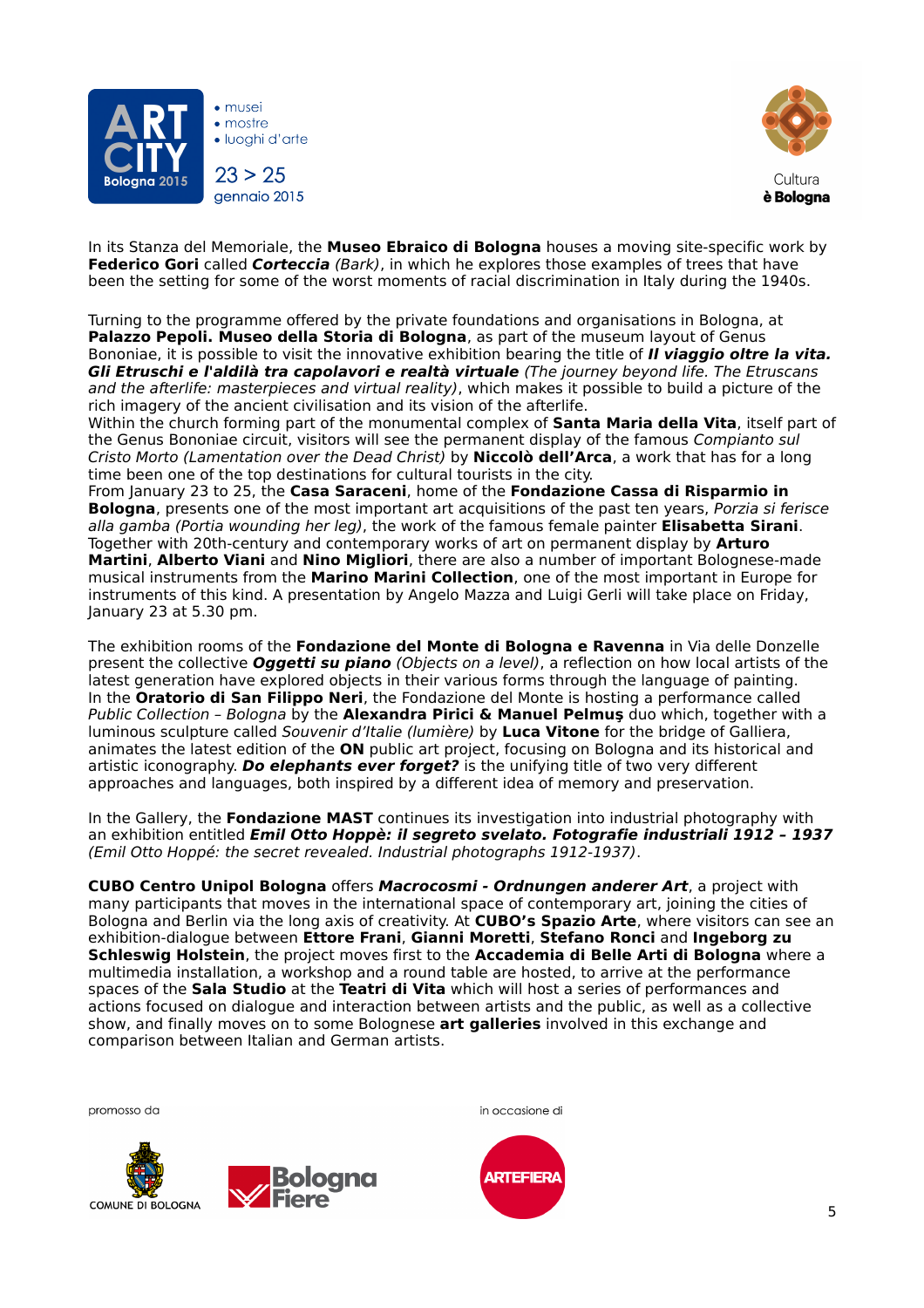

 $\bullet$  mostre · Iuoahi d'arte  $23 > 25$ gennaio 2015



In the photographic exhibition **Lampedusa o dell'esteso deserto** (Lampedusa or the wide desert) promoted by the **Fondazione Cardinale Giacomo Lercaro**, **Massimilano Gatti** speaks of death and resurrection, showing the arrivals of boatloads of immigrants on the island of Lampedusa; the artist depicts the personal objects left behind on arrival and washed up by the sea.

Friday, January 23 sees the inauguration of **Verde** (Green) by **Luca Bertolo**, the first artistic operation realised as part of a cycle planned for the **Foyer Il Nulla** in the new spaces of **Sì**, and which will accompany the annual programme in all its forms.

The **Transire e rimanere. Hūmānĭtās** (Containing and remaining. Hūmānĭtās) project is the product of a collaboration between Barbara Baroncini, Irene Fenara, Simona Paladino and Davide Trabucco – scholars at the **Fondazione Collegio Artistico Venturoli** – and Anton Roca. Divided into three sequential moments, the project will include a performance at 9 pm on Saturday, January 24 in the street within an urban circuit in the historic centre of Bologna.

During the days of ART CITY Bologna 2015, the **Fondazione Zucchelli** will be offering a show called **Quale Grande Guerra?** (What Great War?) with works in the form of postcards produced by six young artists who won the last two editions of the Premio Zucchelli, and taking the theme of the First World War as their theme. The event will be inaugurated at 6 pm on Saturday, January 24 with a musical performance by students of Conservatorio di Musica "Giovan Battista Martini" of Bologna.

The creativity of young artists is also supported by the **Fondazione Carlo Gajani**, which presents an extract of the **Memento** photographic project by **Mariacristina Silvestri**, winner of the first edition of the prize named in memory of artist Carlo Gajani, who died in 2009. At the same venue of the Fondazione Gajani, visitors can also see **ANTEPRIMA: ESERCITAZIONI in CORSO** (Preview: rehearsals under way) by **Casagallery Itinerante**, which establishes a dialogue between the works made by the young students of the Accademia di Belle Arti di Bologna and the spaces in which Gajani lived.

**Viaggio in una città intorno a una stanza** (Journey in a town around a room) is a blend of inter medial interactive installation and environmental art that tells the story of the **Museo Tolomeo - Istituto dei Ciechi Francesco Cavazza**, an institute for the blind, in an emotional form through the legacy of objects used over the years.

The **Associazione Amici del Guercino** opens the doors of **Palazzo Talon Sampieri**, testing a fascinating cross-fertilisation between the artistic languages of the past and an example of contemporary art. A composition frescoed by **Francesco Barbieri**, better known as **Guercino**, depicting the mythological theme of "Hercules and Antaeus" in the splendid ceremonial room of the Palazzo, located in a private home and therefore not normally open to the public, sets up a dialogue with an installation called **Il Guercino nel Guercino. Ercole and Anteo** (Guercino in Guercino. Hercules and Antaeus) by the Bolognese artist Giacomo Maria Cavina.

The ART Bologna 2015 circuit will also include two site-specific interventions on 70 unused election panels owned by the Bologna municipality in Viale Masini, Via Indipendenza and Via San Giuseppe. On the invitation of **Cheap**, organiser of a festival of street poster art that is held annually in May in Bologna, three artists, **2501**, **James Kalinda** and **Signora K** have transformed these panels. As usual, the programme of exhibitions will be enriched by the shows organised by the **Gallerie d'Arte Moderna e Contemporanea** in association with **Confcommercio Ascom Bologna**.





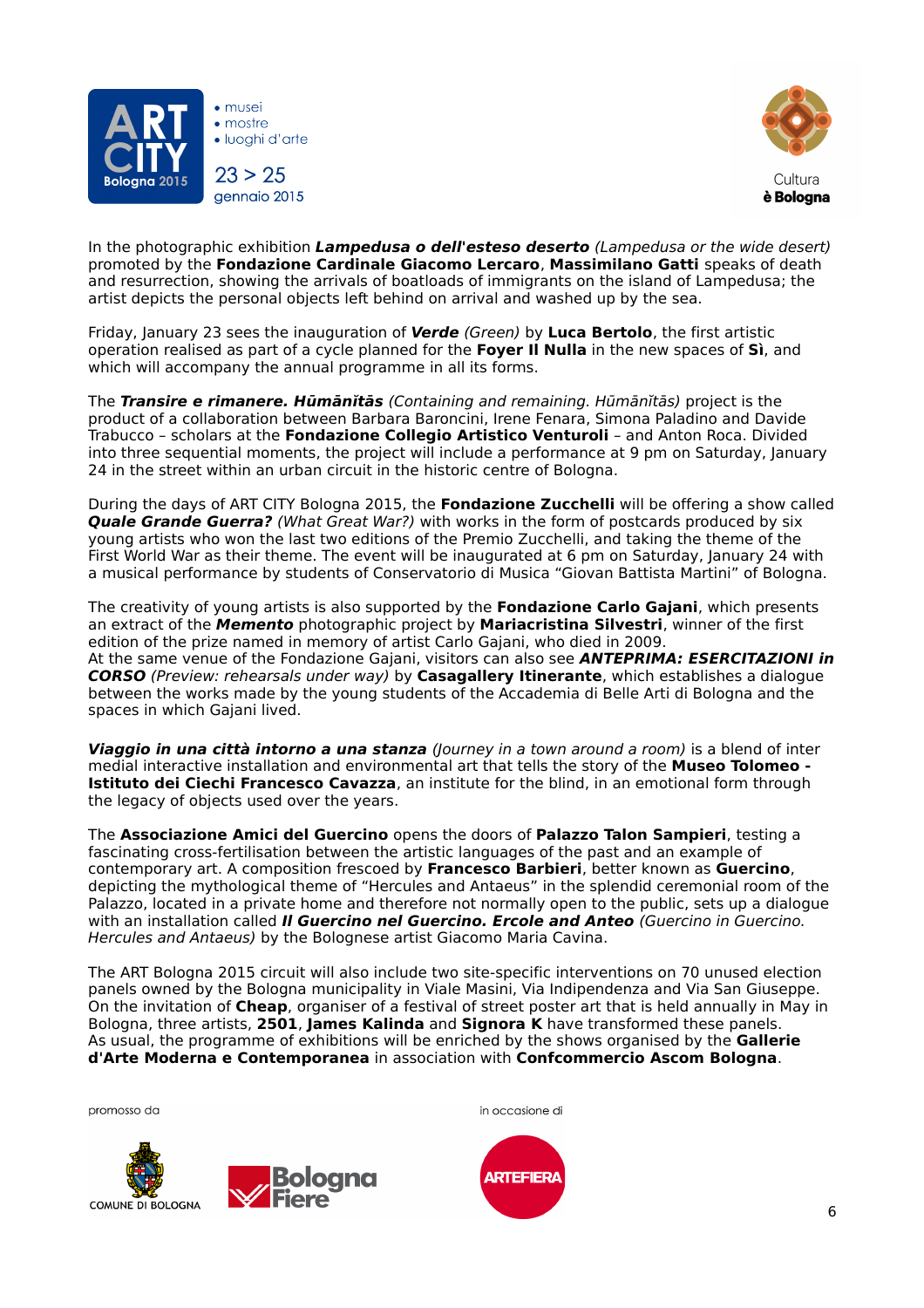

 $\bullet$  mostre · Iuoahi d'arte  $23 > 25$ gennaio 2015



The trade association is providing supporting for the **FOOD ON DEMAND Gallerie in Galleria. Il cibo nell'arte contemporanea** (FOOD ON DEMAND Galleries in Gallery. Food in contemporary art) project, with works by 21 international artists on show in 20 boutiques in the **Galleria Cavour**.

The ART CITY Bologna 2015 circuit also includes two **permanent interventions** produced by great artists for the city of Bologna: A proposito di Ustica (Concerning Ustica) by **Christian Boltanski** for the **Museo per la Memoria di Ustica** and a wall drawing entitled A new light by **David Tremlett** in the **Cappella di Santa Maria dei Carcerati** within the centrally located Palazzo Re Enzo.

There will also be a packed programme of **public talks with artists** with free entry to the events. An event re-evoking the famous Settimane Internazionali della Performance (International Performance Weeks) held at the Galleria d'Arte Moderna di Bologna between 1977 and 1982 returns to the **Auditorium Enzo Biagi** at **Salaborsa**.

The protagonist of the talk-show with Renato Barilli this year will be **Fabrizio Plessi**, whose entire artistic career will be explored.

At the **MAMbo**, it will be possible to examined the projects visible in the museum's space with those who produced them: at 6 pm on Friday, January 23, **MASBEDO**; at 11 am on Saturday, January 24, **Franco Guerzoni** and, finally, at 11 am on Sunday, January 25, **Lawrence Carroll**.

The **Accademia di Belle Arti di Bologna** is also offering a series of meetings. These begin on Friday, January 23 at 11 am with a lecture given the bizarre title of Piovono elefanti (It's raining elephants) given by **Evelyne Laube**, one of the most important of contemporary illustrators and founder of a Swiss duo called It's raining elephants. The programme continues in the afternoon, at 3 pm, with visual artist **Margherita Morgantin** and choreographer **Michele Di Stefan**o, as part of the ren.con.tre cycle of meetings. And finally, at 4 pm on Saturday, January 24, **Sissi** presents the **Manifesto Anatomico** (Anatomic Manifesto) project, which for the first time offers the public an organic survey of the main aspects of her artistic research.

With **ART CITY White Night** in the evening of **Saturday, January 24**, art continues to be the protagonist beyond the opening hours of Arte Fiera and spills over into the historic centre of Bologna. **Until midnight**, most of the venues of the ART CITY circuit will be open, together with historic buildings, urban spaces, art galleries, shops, hotels, bars and taverns, creating a rich evening programme including more than 200 attractions with exhibitions, initiatives and events. The complete list can be consulted on the website www.artefiera.bolognafiere.it.

An important section dedicated to **Cinema** again features in ART CITY Bologna this year, thanks to the programme created by the **Fondazione Cineteca di Bologna**, which explores in particular the relationship between the visual arts and cinema. The programme at the Cinema Lumière this year will be broader and run from January 22 to 28.

The **White Night of Cinema** will be held on Saturday, **January 24** (at midnight and at a reduced price of € 3 in the following cinemas: Bristol, Capitol, Chaplin, Europa, Fossolo, Jolly, Lumière, Odeon, Rialto, Roma, Smeraldo), organised by Anec Emilia-Romagna, Agis, ASCOM and Cineteca di Bologna.

The complete programme of ART CITY Bologna 2015 can be consulted on the following sites: http://agenda.comune.bologna.it/cultura/artcity www.comune.bologna.it/cultura/ www.artefiera.bolognafiere.it